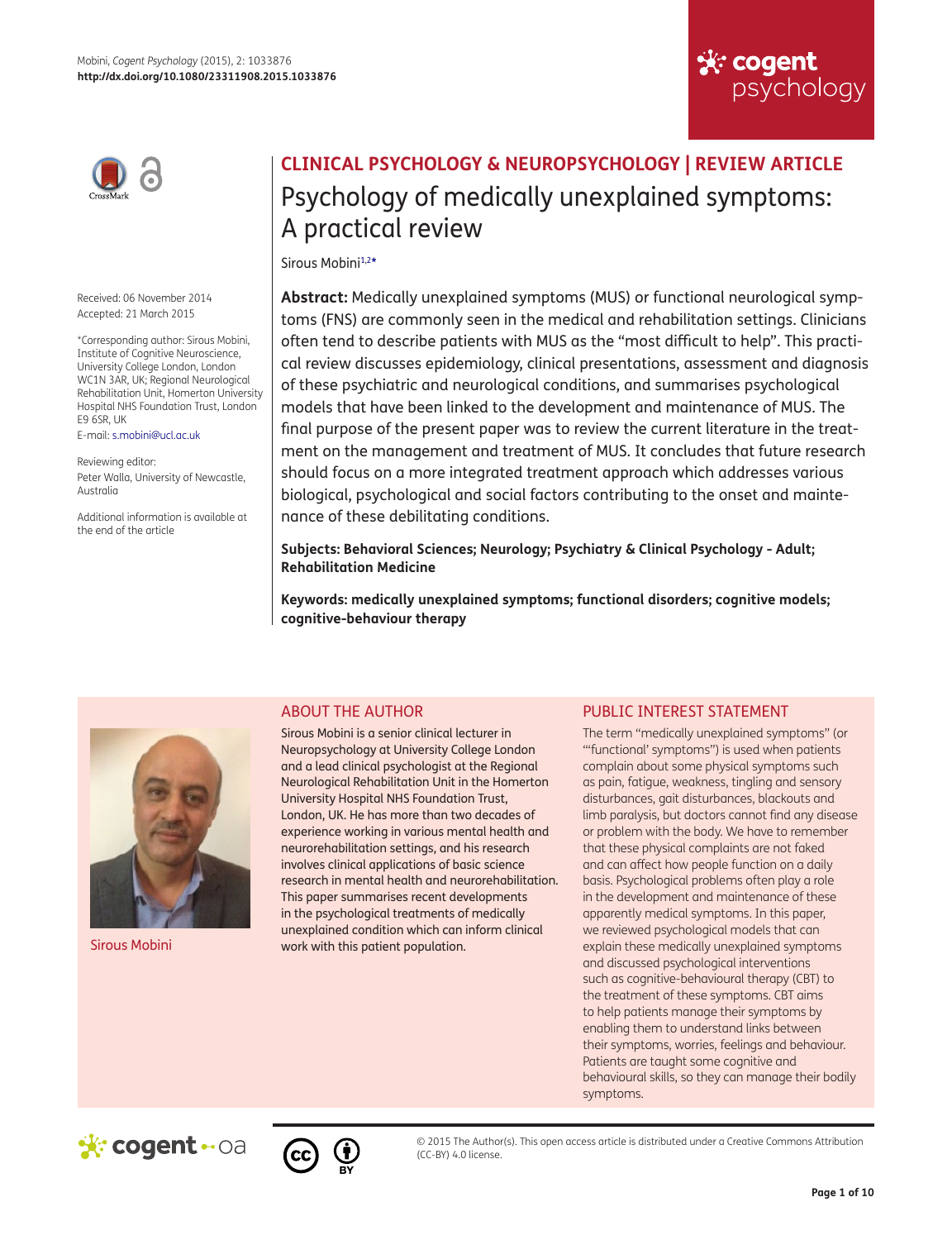## **1. Introduction**

<span id="page-1-14"></span><span id="page-1-11"></span>Medically unexplained symptoms (MUS) or functional symptoms are defined as "physical symptoms persisting for more than several weeks and for which adequate medical examination has not revealed a condition that adequately explains the symptoms" (Olde Hartman et al., [2013\)](#page-9-0). It has been suggested that a large proportion (30%) of patients seen in neurology clinics are considered as unexplained by "organic" aetiology or "functional" symptoms (Kroenke, [2003\)](#page-8-0). In a recent study, Steinbrecher, Koerber, Frieser, and Hiller [\(2011](#page-9-1)) found that MSU made up two-thirds of all reported symptoms with women, younger persons and non-native speakers having the highest rates in primary care.

<span id="page-1-16"></span><span id="page-1-12"></span><span id="page-1-4"></span>Within neurology, one study found that 9% of 4,470 inpatient episodes were provoked by psychogenic disorders (Lempert, Dieterich, & Huppert, [1990\)](#page-8-1). In another study, it is reported that 11% of 300 consecutive neurological outpatient presentations were "not at all explained" by organic disease, 19% "somewhat explained", 27% "largely explained" and 43% "completely explained" (Carson et al., [2000](#page-8-2)). In a prospective cohort study of patients referred from primary care to National Health Service neurology clinics in Scotland, UK, one-third of new outpatients at neurology clinics had symptoms that a consultant neurologist regarded as unexplained by organic disease (Stone et al., [2009](#page-9-2)). At 18 months follow-up, new diagnoses that explained the original symptoms rarely emerged in this study. The researchers concluded that whilst the diagnoses of "symptoms unexplained by organic disease" must continue to be made with care, their data suggest that serious diagnostic change after an initial clinical assessment is unusual (Stone et al., [2009](#page-9-2)). Medically unexplained stroke-like presentations consist of 1.6% of all stroke presentations (Nazir, Lees, & Bone, [2005\)](#page-9-3).

<span id="page-1-17"></span><span id="page-1-15"></span><span id="page-1-13"></span><span id="page-1-10"></span><span id="page-1-6"></span><span id="page-1-5"></span>MUS are associated with higher levels of disability and personal distress, and patients with these conditions receive more disability benefits than patients with neurological conditions (Carson et al., [2011](#page-8-3); David & Nicholson, [2012;](#page-8-4) Kirmayer, Groleau, Looper, & Dao, [2004\)](#page-8-5). MUS are associated with 20–50% more outpatient costs (Reid, Wessely, Crayford, & Hotopf, [2001](#page-9-4)) and 30% more hospitalisation (Fink, [1992](#page-8-6)). It is estimated that annual health care costs of MUS in UK exceed £3.1 billion and the total costs are estimated to be £18 billion (Bermingham, Cohen, Hague, & Parsonage, [2010](#page-8-7)).

<span id="page-1-8"></span><span id="page-1-7"></span><span id="page-1-2"></span>The epidemiological studies have shown that MUS are not limited to adult population and that MUS are extremely common in younger population (see Eminson, [2007](#page-8-8) for a review). Multiple symptoms or losses of function cause significant disabilities in children and adolescents; however, the long-term outcomes remain unclear.

## **2. Clinical presentations**

Patients with MUS are not homogenous and may have diverse symptomatic presentations. Evidence suggests that MUS exist on a continuum which ranges from patients with single, transient and relatively mild symptoms to those with multiple somatic, cognitive, behavioural and emotional symptoms which are chronic and extremely debilitating unexplained complaints (Brown, [2007](#page-8-9)).

<span id="page-1-3"></span><span id="page-1-1"></span><span id="page-1-0"></span>Many patients with MUS present with somatic symptoms such as pain, fatigue, headache, chest pain, dizziness, swallowing problem, weakness, tingling and sensory disturbances, gait disturbance, blackouts and dyspnoea. Others present with a constellation of symptoms characterised by functional syndromes such as conversion disorder (functional neurological symptom disorder) and psychogenic non-epileptic seizures disorder, factitious disorder or dissociative amnesia (American Psychiatric Association [APA], DSM-V, [2013\)](#page-8-10). Allanson, Bass, and Wade ([2002](#page-7-2)) found that of the 25 patients referred to either the liaison psychiatry or the neurological disability service between 1992 and 1998 Oxfordshire, UK, 13 had a motor conversion disorder, 8 had diverse somatoform disorders and 3 had chronic fatigue syndrome. They also reported that 9 had extensive previous contact with psychiatric services and 11 had experienced physical or sexual abuse.

<span id="page-1-9"></span>Factors such as gender, age and culture can influence clinical presentations. A review of these factors is beyond the scope of this essay (see Hausteiner-Wiehle, Schneider, Lee, Sumathipala, & Creed, [2011,](#page-8-11) for a review). One of the factors that has attracted a great deal of attention in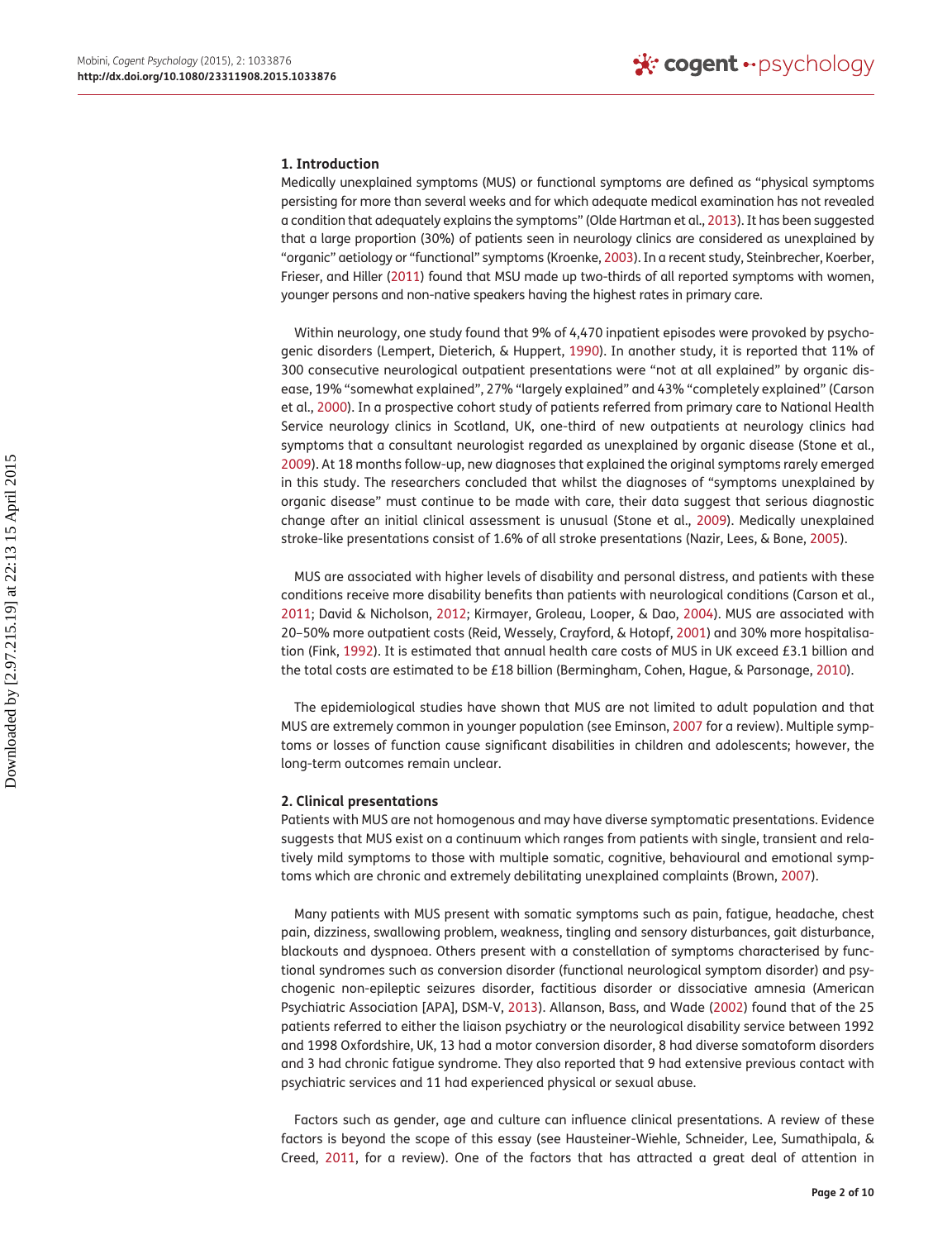<span id="page-2-3"></span>developing our understanding of MUS is the role of gender. Johnson [\(2008](#page-8-12)) suggests that women's symptoms are more likely to be multidetermined than men's symptoms, and because the most-established finding regarding MUS is that they are multidetermined, it is not surprising that MUS are more prevalent in women. According to Johnson, women are exposed more commonly to adverse life events such as abuse, neglect and role strain that have been shown to influence the precipitation and chronicity of MUS. Women have lower thresholds for perceiving symptoms, and therefore they are more likely to seek help for symptoms than men. Much of this can be explained by the gender role expectations and social learning wherein women's complaints about symptoms are more acceptable than men's physical complaints.

<span id="page-2-1"></span>Greer and colleagues reported that primary care physicians were more likely to believe that the presenting symptoms had psychological explanations in female patients than male patients (Greer, Halgin, & Harvey, [2004\)](#page-8-13). This may lead to women wrongly receiving too many functional labels. It is clear that women and men are different in biological makeup, and many psychological and social characteristics, therefore the care of patients with these disorders should be planned within this context of gender differences. Doctors should be well aware that gender differences can influence the way that patients present symptoms in their clinic as well as the way that health professional respond to this clinical population (Hausteiner-Wiehle et al., [2011](#page-8-11)).

# **3. Assessment and diagnosis**

<span id="page-2-5"></span>Assessment of patients presenting with functional symptoms is beginning of treatment process. It can be extremely difficult to distinguish between MUS and those with organic origins. The first step in the diagnosis of functional symptoms is to rule out an organic causation. Before asking for tests, physicians should attempt to review their patient's previous health records to avoid needless procedural replication. The second, equally important step, is to assess the patient for aetiologically relevant psychological or psychiatric factors such as stressful life events, trauma, anxiety and depression (Reuber, Mitchell, Howlett, Crimlisk, & Grunewald, [2005\)](#page-9-5). In assessment of patients with suspected MUS, clinicians should demonstrate that they believe and are interested in symptom and severity and also they have to try to find out about what patient has been told about their symptom by other doctors (Creed & Guthrie, [1993](#page-8-14)). Moreover, in communicating the diagnosis with the patient, it is important to admit uncertainty if investigations are incomplete/inconclusive (Page & Wessely, [2003](#page-9-6)). Doctors often manage the symptoms by minimising (normalising), whereas patients usually seek explanations for their symptoms in order to make sense of their experiences. Diagnostic interview techniques can help clinicians clarify with the patient how structural disease has been excluded (Jackson & Kroenke, [2001](#page-8-15)).

<span id="page-2-6"></span><span id="page-2-4"></span><span id="page-2-2"></span><span id="page-2-0"></span>Patients with MUS often complain about multiple physical symptoms. Clinicians should make a list of all complaints and pay particular attention to why patients are disabled and find out more about onset and course of the symptoms. It can be helpful to use biofeedback to assess psychophysiological responses of these patients to their physical condition. These psychophysiological responses can be discussed with the patients to raise their awareness of bodily reactions to stress. Dissociative symptoms such as depersonalisation and derealisation commonly occur in patients with functional symptoms. Patients may complain about previous doctors who "didn't listen" to them or their problem has not been taken seriously by health professionals. It is important to ask about these previous experiences for two important reasons. Firstly, it can warn physicians about explanations and treatments that they are likely to reject. Secondly, this shows that physicians are interested in their patients' suffering and in understanding their frustrations (Stone, Carson, & Shape, [2005a\)](#page-9-7). As a part of assessment procedure, it is vital to ask about health-related beliefs and assumptions, explore past medical history and take a history of family issues and vocational functioning. Physicians should very carefully ask about emotional symptoms such as depression and anxiety and possible traumatic experiences and childhood adverse events. Finally, physicians may experience some negative feelings such as disgust (counter-transference) towards some of the "difficult" patients with MUS. It is important to include some training on management of these patients in medical curriculum.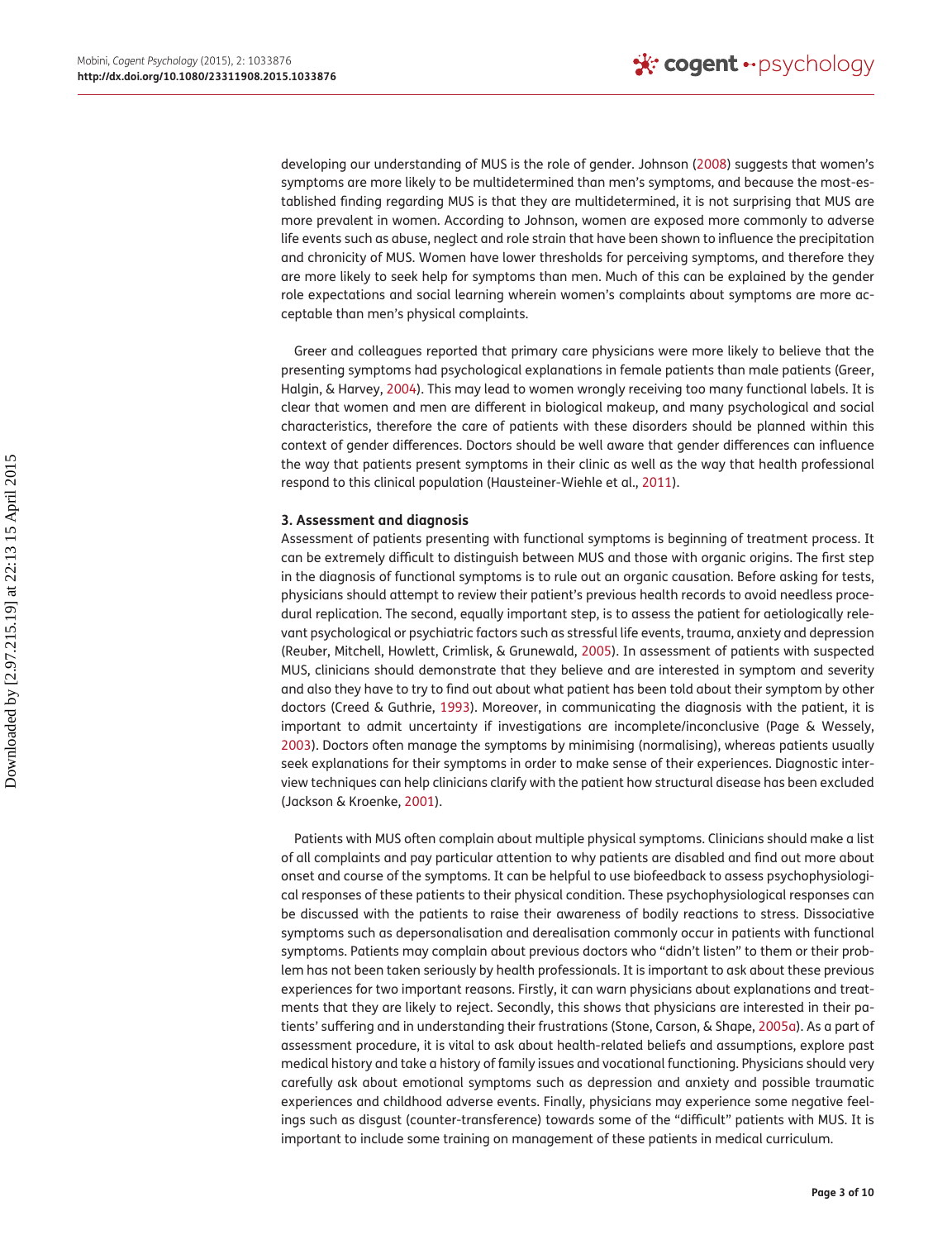#### **4. Models of MUS**

<span id="page-3-6"></span>Models based on predisposing, precipitating and perpetuating factors have made an important contribution to the formulation and treatment of MUS or functional neurological symptoms (FNS). Depending on the specific model, research emphasis has been placed on different aetiological variables. Somatoform disorders (particularly conversion disorders) were originally conceptualised within the psychodynamic model as representing conflict that was converted and displaced into bodily dysfunction (see Stone, Carson, & Sharpe, [2005b\)](#page-9-8). For about half century, from the late nineteenth until the mid-twentieth, psychodynamic approaches particularly the Freudian perspective had been influential in establishing conversion symptoms as an expression of unconscious conflicts displayed through bodily symptoms (see Johnson, [2008\)](#page-8-12). These symptoms have two gains for patients, i.e. primary gain (reduction in anxiety and distress) and secondary gain (increased attention from others). An important facet of this model is where a symbol like pseudo-seizure may be said to represent a symbolic re-enactment of childhood sexual abuse.

<span id="page-3-7"></span><span id="page-3-3"></span>More recent psychodynamic theory has moved away from a traditional sexual conflict explanation and instead highlights the importance of early attachments' issues and their effect on the relationships people form as adults. For example, insecure attachment and poor parenting could result in interpersonal dependency in adulthood on a doctor. Adverse childhood experiences may also affect the person's tendency to develop certain physical symptoms. For example, chronic pelvic pain complaints are more common in women with early childhood sexual abuse (Roelofs & Spinhoven, [2007\)](#page-9-9). These early maladaptive experiences can influence unconscious processing of health-related information. More recently, Walla and Panksepp [\(2013\)](#page-9-10) used neuroimaging methods to investigate the brain functions associated with non-conscious affective processing. They proposed the idea that "emotions" have their behavioural action roots deep in the brain. In a study, Walla and colleagues found that startle responses demonstrated sensitivity to affective valence and self-reference (Walla, Rosser, Scharfenberger, Duregger, & Bosshard, [2013](#page-9-11)). This implies that bodily sensations may stimulate some non-conscious processing with relevant affective valence and self-reference which precipitates the process of experiencing MUS. Thus, future studies using neuroimaging methods can shed a light on the brain functions involved in non-conscious processing of emotionally valenced bodily sensations in patients with MUS.

<span id="page-3-8"></span><span id="page-3-0"></span>Later behavioural approaches proposed that excessive health-seeking behaviour may have its origins in childhood learning experiences. For example, children may imitate illness behaviour modelled by their parents (Bandura, [1977\)](#page-8-16). Alternately, adults with excessive illness behaviours may have experienced stressful events in their early childhood such as separation and loss, or illnessspecific stressors like long-term hospitalisation (Johnson, [2008\)](#page-8-12). According to the behavioural models, health-seeking behaviour is conditioned and positively reinforced through learning experiences, particularly in childhood.

<span id="page-3-4"></span>In the 1980s, Salkovskis and Warwick ([1986](#page-9-12)) proposed a cognitive-behavioural model of hypochondriasis and health anxiety. According to Salkoviskis and Warwick's model, dysfunctional assumptions and beliefs about the meaning of bodily symptoms play a key role in predisposing patients to health anxiety. This belief system can be activated by a variety of events, including reading about an illness, hearing about the illness of an acquaintance, illness-related media reports (e.g. news about AIDS) or by various bodily alterations or sensations (e.g. a blemish, a headache). Once triggered, these beliefs result in automatic hypochondriacal thoughts that are specifically self-focused. As a result, the person becomes increasingly anxious and hypervigilant for any sensations or signs that could be indicative of the disorder. Bodily sensations are then filtered through a confirmatory bias that exaggerates any evidence of illness resulting in health-seeking behaviour for physical symptoms (see also Marcus, Gurley, Marchi, & Bauer, [2007](#page-8-17) for a review).

<span id="page-3-5"></span><span id="page-3-2"></span><span id="page-3-1"></span>The cognitive-behavioural model of MUS emphasises "three Ps": predisposing, precipitating and perpetuating factors (Sharpe, [1995\)](#page-9-13). Deary, Chalder, and Sharpe [\(2007](#page-8-18)) proposed a model of MUS which integrates the cognitive-behavioural therapy (CBT) model and various genetic, psychophysiological,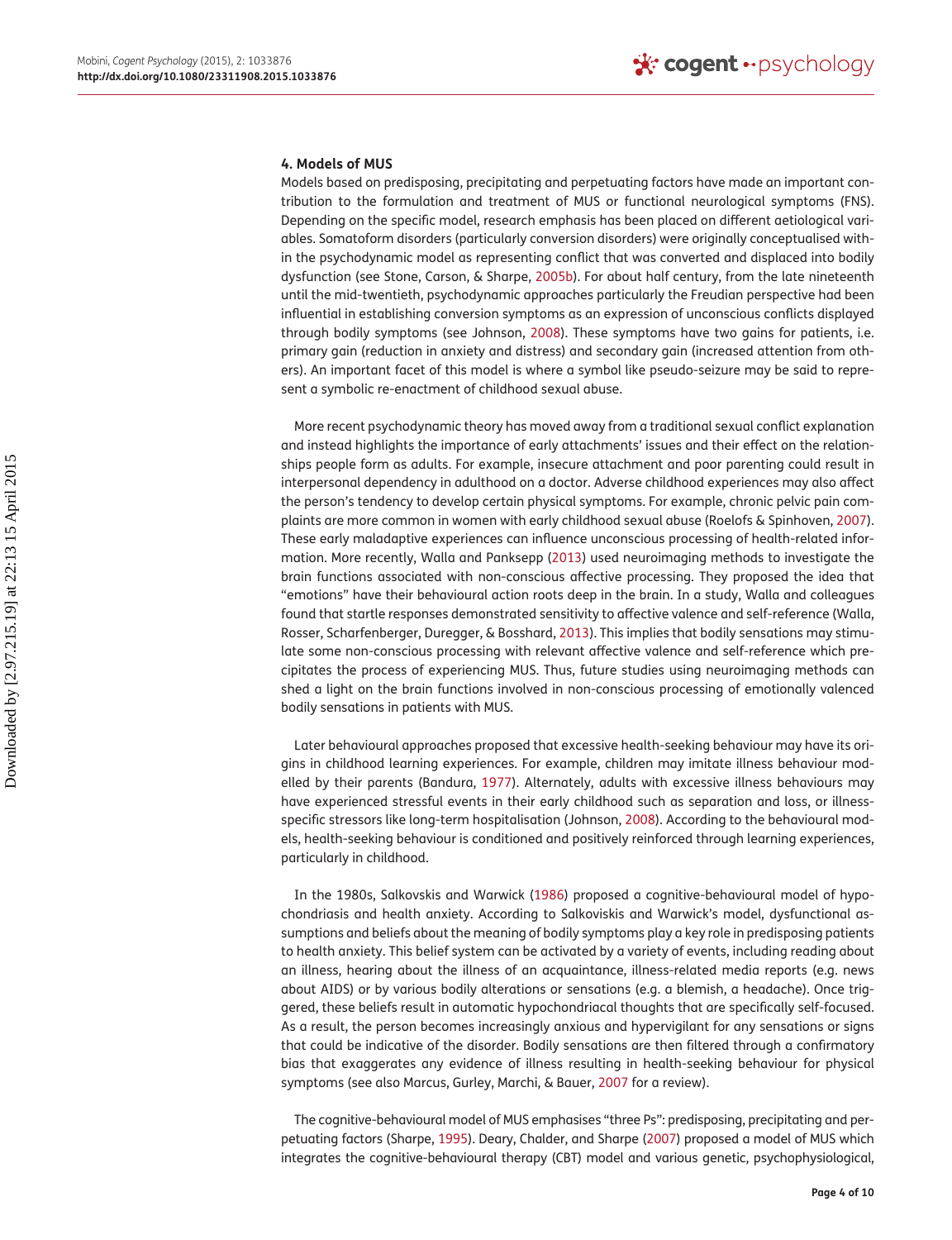personality, attentional, social and interpersonal factors to explain the onset and maintenance of MUS. The fundamental assumption underlying the model is that symptoms are maintained by a selfperpetuating, multifactorial cycle encompassing the cognitive, behavioural and physiological factors. The key feature of CBT model is that these individual components become locked into an autopoietic cycle. An innate tendency to somatopsychic distress and ease of distress sensitisation, combined with childhood adversity, increase both the amount of symptoms experienced and lowers the threshold for their detection. Life events and stress lead to physiological changes which produce more symptoms and set up processes of sensitisation and selective attention. This further reduces the threshold of symptom detection. Stress cues become associated with symptoms through classical conditioning and avoidance of symptom provocation, and symptom-led activity patterns lead to further sensitisation through operant conditioning. The long-term stress of the illness experiences further activates physiological mechanisms, producing more symptoms, sensitisation, selective attention and avoidance. The individual can thereby become locked into a vicious cycle of symptom maintenance. The treatment relies on the model to identify the elements maintaining the autopoietic cycles, and to identify what factors made the individual vulnerable in the first place (see Deary et al., [2007\)](#page-8-18).

<span id="page-4-3"></span><span id="page-4-0"></span>Barsky and Wyshak ([1990](#page-8-19)) proposed a cognitive and perceptual model for hypochondriac complaints. According to this model, hypochondriacs magnify benign somatic sensations and misattribute them to a serious illness. As a consequence, patients focus their attention on bodily processes and experience a broad range of somatic sensations as more intense, more noxious and disturbing. This self-focusing attentional style amplifies the perception of physical signals, thereby forming a vicious circle, which maintain somatic symptoms. Kirmayer and Taillefer ([1997](#page-8-20)) extended the cognitive-perceptual model by integrating social and forensic aspects. According to Kirmayer's model, the interpretation of physical sensations as a sign of illness leads to help-seeking behaviour, and inadequate reassurance or negative doctor–patient interactions can increase the distress associated with symptoms. An interesting part of this model is the integration of social responses, which include other health care providers, work conditions, insurance and compensation systems.

<span id="page-4-4"></span><span id="page-4-2"></span>Brown ([2004](#page-8-21)) presents another multicomponent model for the development and maintenance of MUS. He proposes that MUS constitute an alteration in body image generated by "rogue representations" in the cognitive system. This model is based on a hierarchical cognitive model of attentional control proposed by Norman and Shallice ([1986\)](#page-9-14). Norman and Shallice described a higher level executive control system, the supervisory attentional system that, for the greater part, is localised in the prefrontal cortex. This system monitors ongoing activity and modulates behaviour when established automatic routines are not sufficient, for instance, in novel situations. Automatic routines are in their turn controlled by a hierarchical lower level control process, involving a series of well-learned behavioural units or schemata that can be activated by environmental and contextual stimuli through a decentralised and semi-autonomous process called "contention scheduling".

In Brown's integrated model, MUS arise when the lower level attentional process of contention scheduling selects rogue representations, which can be any kind of information concerning the nature of physical symptoms. These rogue representations can be acquired from many different sources, including personal exposure to a serious physical state (e.g. during periods of physical illness, or through traumatic experiences), exposure to physical states in others (e.g. abnormal levels of illness in the family environment), but also through sociocultural transmission or verbal suggestion. These experiences create memory traces that are functionally similar to those generated when the same symptoms are experienced in the self. The rogue representation selected by the primary attention system leads to the activation of the secondary attention system which involves selective attention to physical sensations, disease-confirming information and negative affect. These secondary attention processes facilitate reactivation of the rogue representation in the memory system (see also Rief & Broadbent, [2007\)](#page-9-15).

<span id="page-4-5"></span><span id="page-4-1"></span>More integrated theories have considered somatoform symptoms as creating by psychological distress that is not clearly acknowledged as such to non-psychologically minded individuals (Boone, [2011](#page-8-22)). This condition results in stress that "has to go somewhere" which appears in the form of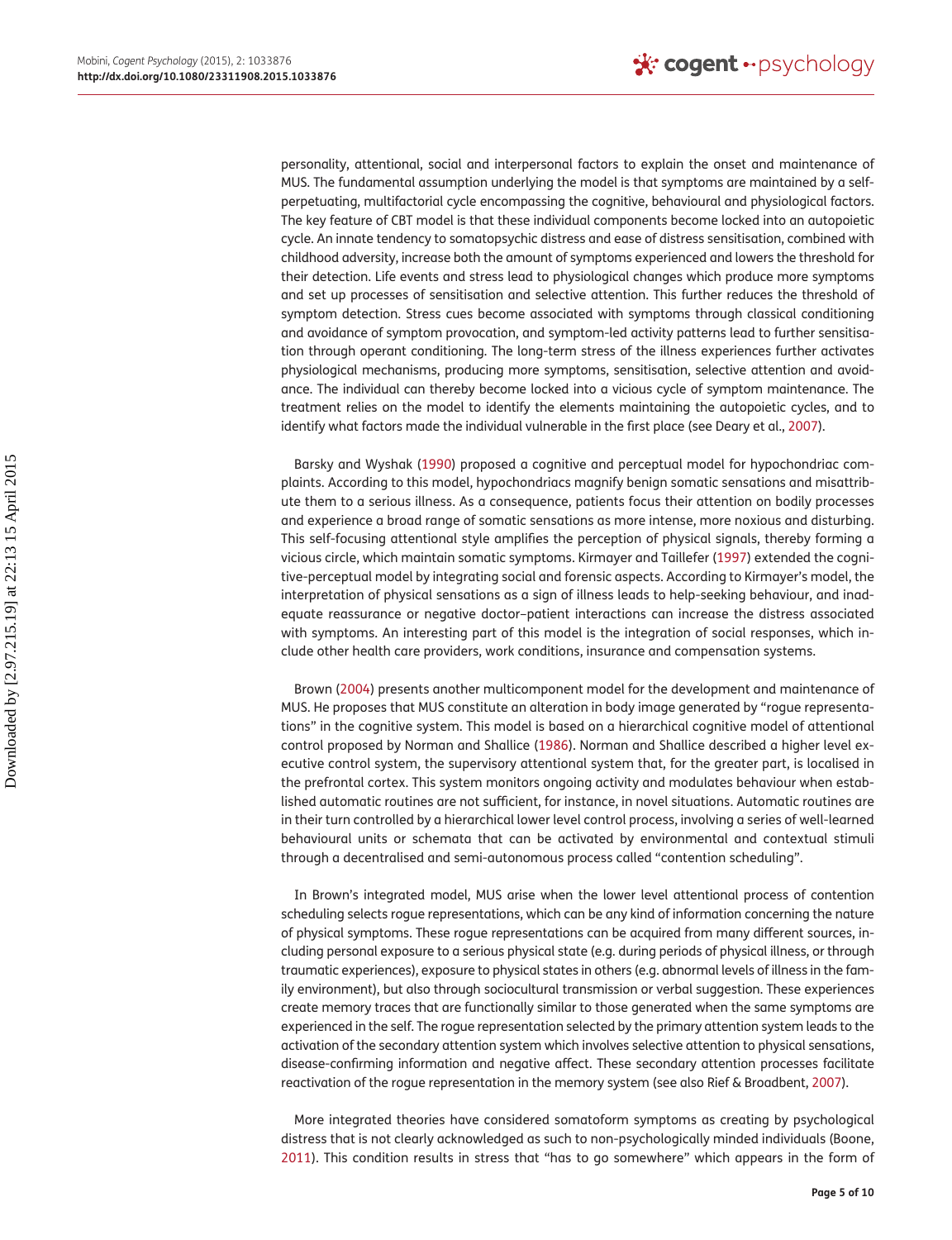<span id="page-5-8"></span><span id="page-5-7"></span><span id="page-5-4"></span>physical complaints with patients being more comfortable facing than the underlying emotional pain. Recent research findings point to several factors contributing to the development of MUS: (1) long-standing fears and concerns about bodily functions such as hypervigilance to physical symptoms and perceptions about physical vulnerability, (2) psychosocial factors such as problematic attachment (Meredith, Ownsworth, & Strong, [2008](#page-9-16)), sexual abuse (Sharpe & Faye, [2006\)](#page-9-17), trauma (Sharp & Harvey, [2001\)](#page-9-18), family history and modelling of functional symptoms (Taylor & Asmundson, [2004](#page-9-19)), lowered levels of social support (Nakao, Tamiya, & Yano, [2005\)](#page-9-20) and (3) psychiatric conditions including depression (Lieb, Meinlschmidt, & Araya, [2007](#page-8-23)), anxiety/panic attacks, personality disorders such as borderline and histrionic types (Demopulos et al., [1996](#page-8-24)).

<span id="page-5-9"></span><span id="page-5-6"></span><span id="page-5-5"></span><span id="page-5-3"></span><span id="page-5-2"></span>Despite these convincing psychological models, it is increasingly recognised that a broader conceptualisation using a biopsychosocial perspective is essential in our explanation of FNS (Rief & Barsky, [2005](#page-9-21)). This allows consideration of individual differences such as genetic vulnerability that has been of relevance to other conditions when considering the link between adverse life experiences and developing MUS. This broad conceptualisation may explain why some people exposed, for example, to childhood abuse develop FNS, others depressive symptoms, while some remain healthy (Carson et al., [2012\)](#page-8-25).

<span id="page-5-10"></span><span id="page-5-1"></span>Research evidence suggests that genetics and biological factors such as hypothalamic–pituitary– adrenal axis, dysregulation, neuronal sensitisation and hyperexcitability, visceral hypersensitivity, immune suppression and autonomic dysregulation can predispose patients to MUS (see Johnson, [2008](#page-8-12)). Psychosocial stress such as adverse childhood experiences, work- and role-related stressors and interpersonal conflicts can aggravate these biological vulnerabilities. As Wilhelmsen ([2000](#page-9-22)) in a biopsychosocial model proposed, a person with basic cognitions such as "the world is unsafe" and "physical symptoms are not normal and always a sign of serious disease" will screen the world and body for signs of threat. Thus, the cognitive factors such as misinterpretations, hypervigilance and catastrophising can increase the experience of symptoms. All of these processes between biological and psychosocial factors are bidirectional (Wilhelmsen, [2000\)](#page-9-22).

In sum, the complexity of MUS requires more dynamic and comprehensive models to account for more variance among multiple factors. Future models ought to avoid reductionism and biological or psychological primacy and research should examine the contributions of various interrelated underlying psychosocial and biological mechanisms.

# **5. Malingering and factitious disorders**

<span id="page-5-0"></span>One of the questions commonly asked is whether functional symptoms are wilfully produced. Current classification systems of psychiatric disorders' systems of mental disorders (DSM-V, ICD-10) distinguish between functional symptoms (which are not intentionally produced by the patient) from symptoms that are feigned (Reuber et al., [2005\)](#page-9-5). It is important to discriminate MUS from malingering and factitious disorders. According to DSM-V (APA, [2013\)](#page-8-10), malingering refers to conscious and deliberate feigning of symptoms for an obvious external gain (e.g. monetary compensation). In contrast, in factitious disorder, the symptom feigning is almost thought to be conscious and deliberate, but the goal of symptom fabrication is predominately related to psychological needs such as craving attention from medical personnel (Boone, [2009\)](#page-8-26). It should be noted that in both malingering and factitious disorders, symptom faking can appear in discrete cognitive functions such as memory, executive and problem-solving abilities, or subjects may fabricate global cognitive impairments as observed in patients with dementia and stroke suffers. In cognitive assessment, it is important to determine whether the patient displays credible cognitive performance using "response bias" indicators. If a patient fails in numerous measures of response bias, the next step is to attempt to determine whether the symptom fabrication is conscious, unconscious or both.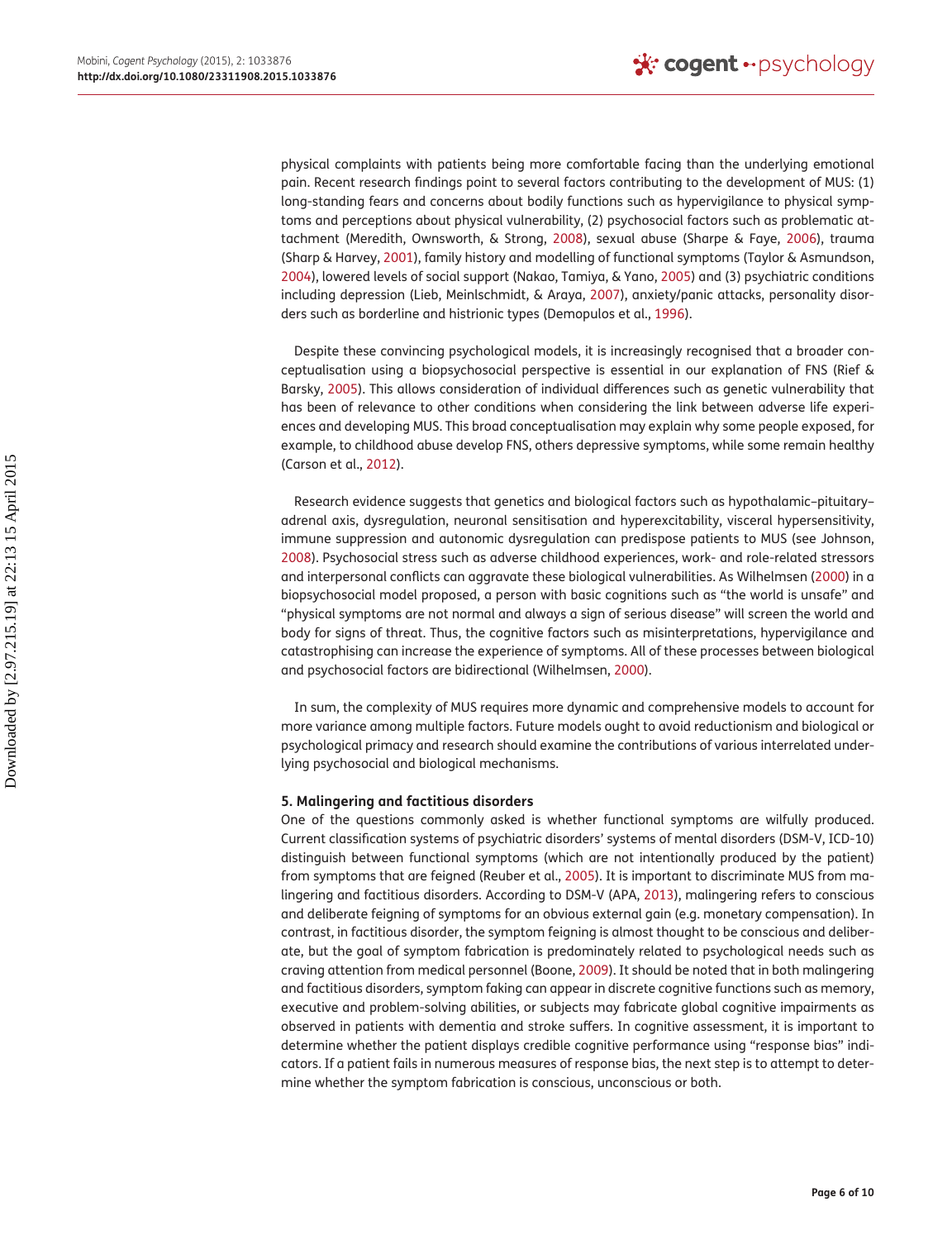## **6. Management and treatment**

Despite development in theoretical understanding of MUS and somatoform disorders, the treatment of these disorders is very much in its infancy. One of the psychological therapies for MUS is supportive psychotherapy which is best carried out by a physician who is sympathetic and understanding toward the patient's physical and emotional difficulties. The advantage of the therapist's being a physician is that most patients with MUS believe they have a medical problem, as distinct from any mental health problems. They are therefore more able to trust a physician to respond appropriately to their "physical" health problems (see Mai, [2004](#page-8-27)).

<span id="page-6-10"></span><span id="page-6-5"></span>Cognitive behaviour therapy (CBT) of some psychiatric conditions characterised by MUS such as somatisation and hypochondria has been empirically supported (see Woolfolk & Allen, [2012](#page-9-23) for a review). Treatment tends to initially focus on the perpetuating cycle, attempting to dismantle the self-maintaining interlock of cognitive, behavioural and physiological responses hypothesised to perpetuate the physical symptoms with psychological causation (Deary et al., [2007\)](#page-8-18).

<span id="page-6-8"></span><span id="page-6-4"></span><span id="page-6-0"></span>In an earlier randomised controlled trial (RCT), Speckens et al. [\(1995](#page-9-24)) concluded that 82% of patients with MUS who received CBT improved or recovered at a 6-month follow-up as opposed to 64% of controls and this significant difference was maintained at a 12-month follow-up. In a RCT, it has been reported that CBT significantly reduced doctor visits in "highly impaired" patients with somatoform symptoms within the inpatient setting (Bleichhardt, Timmer, & Rief, [2004\)](#page-8-28). In another controlled trial, primary care patients with somatisation disorder who received group-based psychoeducational CBT combined with relaxation therapy as opposed to treatment as usual showed moderate but significant improvement in physical illness and somatic complaints (Lidbeck, [1997](#page-8-29)). In a review of literature on the treatment of resistant somatoform symptoms, Marcangelo and Wise ([2007](#page-8-30)) recommend offering CBT to patients with recent symptom onset and insight into their comorbid mood and anxiety disorders with consideration adding an antidepressant if the patient does not improve after 8–12 sessions. In a recent study, McCormack et al. [\(2013\)](#page-9-25) found that patients with severe, long-standing motor conversion disorders who admitted to a specialist inpatient unit and received CBT significantly improved in activities of daily living. The treatment involved psycho-education, cognitive and behavioural techniques, and relapse prevention strategies. One of the methodological flaws of this study was that it did not include a control group.

<span id="page-6-7"></span><span id="page-6-6"></span><span id="page-6-3"></span><span id="page-6-2"></span>In a review of RCT studies, Kroenke ([2009\)](#page-8-31) concluded that CBT was the most effective treatment for a variety of somatoform disorders including somatisation disorder, undifferentiated somatoform disorder, hypochondriasis, conversion disorder, pain disorder and body dysmorphic disorder. The mean effect sizes were reported as .92 for antidepressants (5 studies), 1.43 for behavioural therapy (4 studies) and 1.78 for CBT (5 studies). In a meta-analysis of 27 studies, Kleinstäuber, Witthöft, and Hiller ([2011\)](#page-8-32) concluded that although with small effect sizes (range *d* = .6–.40), short-term psychological interventions such as CBT, psychodynamic psychotherapy and problem-solving play an important role in the treatment of chronic, multiple MUS. The authors conclude that the treatment effectiveness is possibly due to its focus on facilitating biopsychosocial health beliefs and self-responsibility of the patient in dealing with the somatic symptoms in contrast to alternative interventions like psychotropic drugs that facilitate passivity of the patient, support somatic health beliefs and bear the risk of side effects.

<span id="page-6-9"></span><span id="page-6-1"></span>Kent and McMillan ([2009](#page-8-33)) proposed a symptom-focused CBT-based treatment for MUS aimed at providing an empathic and non-judgemental approach to the patient's plight and helping them set up their own realistic goal. In this treatment model, engagement is a key factor in treating patients with UMS, particularly in light of the fact patients may be seeking medical explanation and cure rather than psychological formulation and treatment. This CBT-based treatment focuses on five areas which originally developed by Williams ([2006](#page-9-26)) for depression. This five areas approach allows patient and therapist to develop a deeper understanding of the patient's physical symptoms by integrating the full range of the patient's experiences in areas of: (1) situation, relationships, resources, and practical problems, (2) symptoms, (3) behaviour, (4) thinking and (5) feeling. The outline of treatment is comprised of 10 sessions delivered in a multidisciplinary setting. Over the course of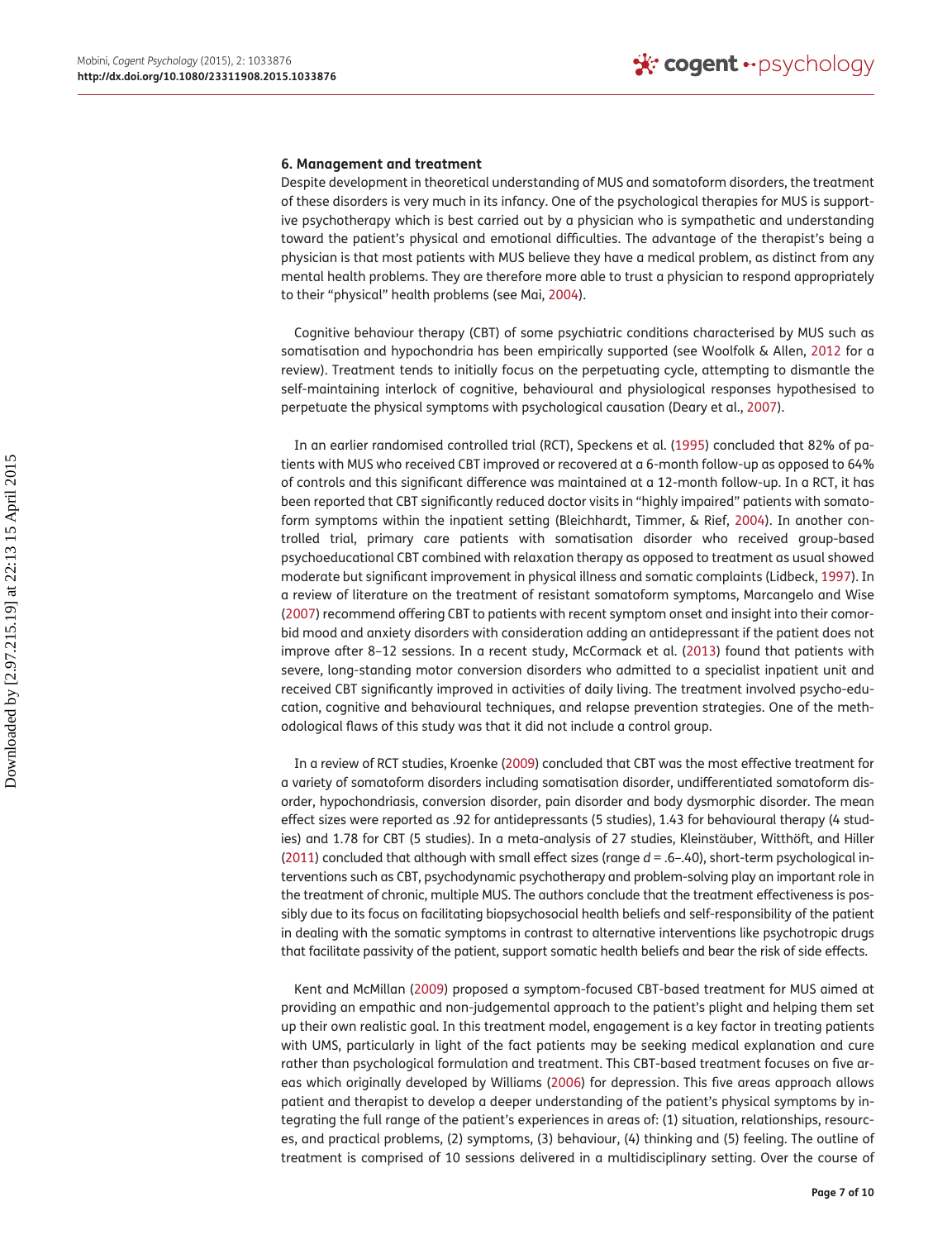therapy, the patient's key physical problems and therapy goals are identified and the impact of their behaviour on both their symptoms and their life is discussed (sessions 1–3), a collaborative, flexible formulation is generated and unhelpful thoughts are challenged (sessions 4–8), and finally a relapse prevention strategy is developed and a 6-month follow-up appointment is arranged (sessions 8–10).

<span id="page-7-4"></span>As reviewed above, CBT can be effective in reducing the symptoms, distress and disability of patients with functional symptoms. However, one of the major obstacles of delivering any psychological treatment to this clinical population is that often psychological treatment is considered as irrelevant and so referral to mental health services as unacceptable. To overcome this potential obstacle, in a RCT, Sharpe et al. ([2011](#page-9-27)) examined a CBT-based self-help treatment for neurology patients with functional symptoms. Patients in the treatment group showed greater improvement on a global health measure. At 6 months, the treatment effect was no longer statistically significant on the health measure, but was apparent in symptom improvement and in physical functioning (Sharpe et al., [2011](#page-9-27)). The authors suggested that future effectiveness studies should examine longer term outcomes as well as costs.

On the basis of research literature, there are three recommendations for enhancing the effectiveness of CBT for MUS: (1) to treat patients in the treatment setting where they seek treatment, i.e. primary care settings, (2) to integrate mental health care providers into the primary care, (3) to increase the length of treatment for patients who are willing to engage in CBT and have chronic and multiple somatic symptoms (Woolfolk & Allen, [2012](#page-9-23)). In a recent practice guideline published by the UK Department of Health (DH, July 2014) as a part of Improving Access to Psychological Therapies (IAPT) initiative, it is concluded that "community mental health teams and primary care mental health services have not been successful in engaging with patients experiencing MUS, as patients often do not perceive their condition to be related to mental health problems, and attempting to engage them in traditional mental health approaches is often ineffective" (DH, [2014\)](#page-8-34). This guideline acknowledges that patients seeking help for MUS may feel that a referral to a mental health service invalidates their symptoms or show a lack of understanding of their symptoms and this has the potential to decrease rather than increase patients' access to therapy. The authors recommend consideration of other pathways such as IAPT clinicians working within primary care or as part of a multidisciplinary team in acute services or within an interface primary care team.

# <span id="page-7-3"></span>**7. Conclusion**

The term "medically unexplained symptoms" does not refer to a specific disorder. Patients with MUS or FUS constitute a large number of referrals to neurological and medical clinics. MUS are associated with higher levels of disabilities and costs of management and treatment of these patients in medical and health settings is significant. As discussed above, various psychobiological models provide plausible explanations for most common symptoms and would trace their origins to the generic and biological vulnerability aggravated by psychosocial stressors, adverse childhood experiences and interpersonal conflicts. Research in the treatment of MUS is very much at its infancy, but there is a large number of evidence suggesting the effectiveness of CBT in the treatment of some of these conditions. However, future research should focus on more integrated treatment approach which addresses various biological, psychological and social factors contributing to the onset and maintenance of these debilitating conditions.

#### **Funding**

The author received no direct funding for this research.

#### **Author details**

<span id="page-7-1"></span><span id="page-7-0"></span>Sirous Mobini<sup>[1,](#page-0-1)[2](#page-0-2)</sup>

- E-mail: [s.mobini@ucl.ac.uk](mailto:s.mobini@ucl.ac.uk)
- <sup>1</sup> Institute of Cognitive Neuroscience, University College London, London WC1N 3AR, UK.

<sup>2</sup> Regional Neurological Rehabilitation Unit, Homerton University Hospital NHS Foundation Trust, London E9 6SR, UK.

#### **Citation information**

Cite this article as: Psychology of medically unexplained symptoms: A practical review, Sirous Mobini, *Cogent Psychology* (2015), 2: 1033876.

#### **Competing Interests**

The author declares no competing interest.

#### **References**

<span id="page-7-2"></span>Allanson, J., Bass, C., & Wade, D. T. [\(2002\)](#page-1-0). Characteristics of patients with persistent severe disability and medically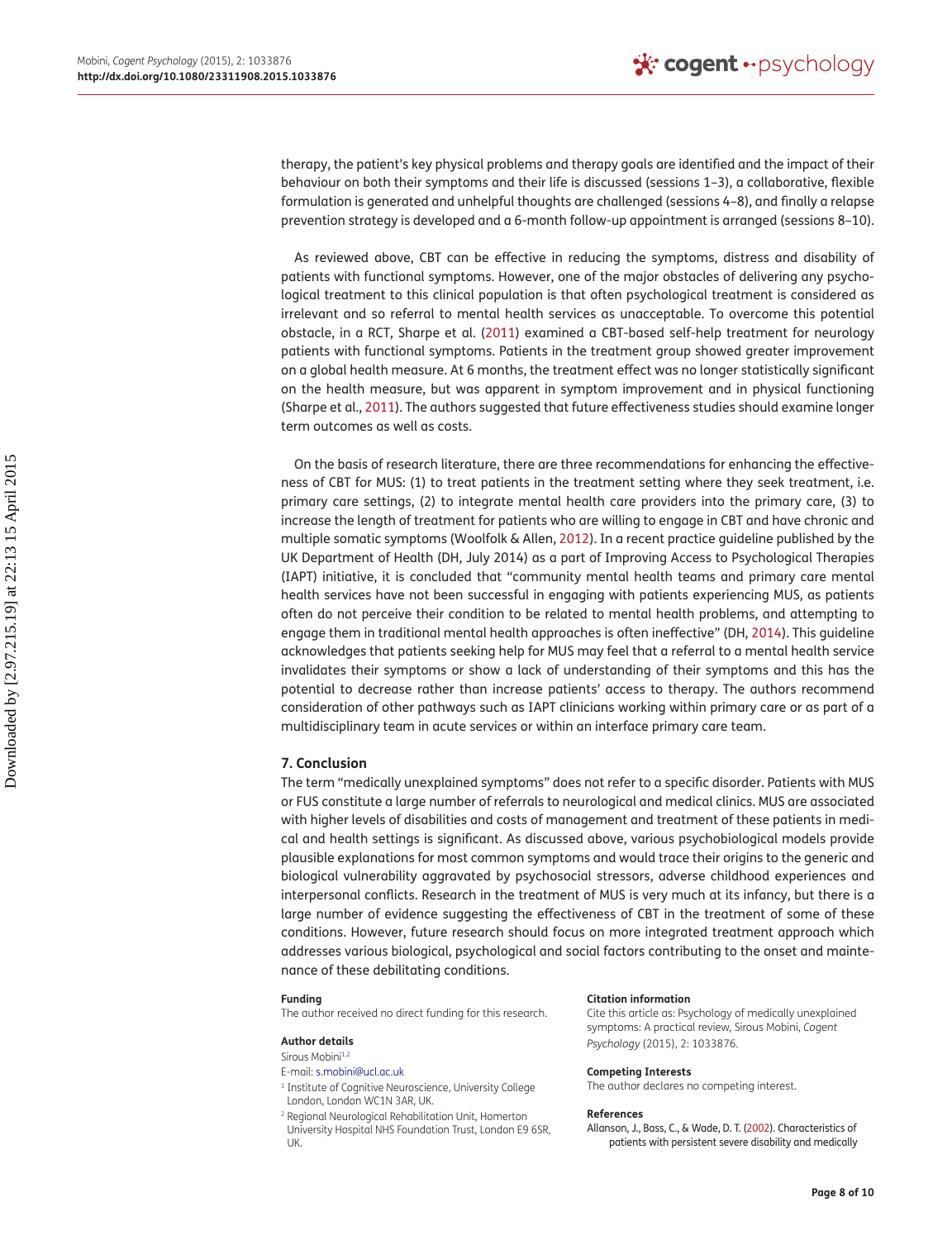- unexplained neurological symptoms: A pilot study. *Journal of Neurology, Neurosurgery & Psychiatry, 73*, 307–309. American Psychiatric Association. ([2013\)](#page-1-1). *Diagnostic*
- <span id="page-8-10"></span>*and statistical manual of mental disorders* (5th ed.). Washington, DC: Author.
- <span id="page-8-16"></span>Bandura, A. [\(1977](#page-3-0)). *Social learning theory*. London: Prentice-Hall.
- <span id="page-8-19"></span>Barsky, A. J., & Wyshak, G. L. [\(1990\)](#page-4-0). Hypochondriasis and somatosensory amplification. *The British Journal of Psychiatry, 157*, 404–409[.](http://dx.doi.org/10.1192/bjp.157.3.404) <http://dx.doi.org/10.1192/bjp.157.3.404>
- <span id="page-8-7"></span>Bermingham, S., Cohen, A., Hague, J., & Parsonage, M. [\(2010](#page-1-2)). The cost of somatisation among the working-age population in England for the year 2008/09. *Mental Health in Family Medicine, 7*, 71–84.
- <span id="page-8-28"></span>Bleichhardt, G., Timmer, B., & Rief, W. ([2004\)](#page-6-0). Cognitivebehavioural therapy for patients with multiple somatoform symptoms—A randomised controlled trial in tertiary care. *Journal of Psychosomatic Research, 56*, 449– 454. [http://dx.doi.org/10.1016/S0022-3999\(03\)00630-5](http://dx.doi.org/10.1016/S0022-3999(03)00630-5)
- <span id="page-8-26"></span>Boone, K. [\(2009\)](#page-5-0). Fixed belief in cognitive dysfunction despite normal neuropsychological scores: Neurocogntive hypochondriasis? *The Clinical Neuropsychologist, 23*, 1016–1036.
- <span id="page-8-22"></span>Boone, K. ([2011\)](#page-4-1). *Somatoform disorders, factitious disorder, and malingering*. In M. R. Schoenberg & J. G. Scott (Eds.), The little black book of neuropsychology (pp. 551–565). New York, NY: Springer.
- <span id="page-8-21"></span>Brown, R. J. ([2004\)](#page-4-2). Psychological mechanisms of medically unexplained symptoms: An integrative conceptual model. *Psychological Bulletin, 130*, 793–812[.](http://dx.doi.org/10.1037/0033-2909.130.5.793) <http://dx.doi.org/10.1037/0033-2909.130.5.793>
- <span id="page-8-9"></span>Brown, R. J. ([2007\)](#page-1-3). Introduction to the special issue on medically unexplained symptoms: Background and future directions. *Clinical Psychology Review, 27*, 769–780[.](http://dx.doi.org/10.1016/j.cpr.2007.07.003) <http://dx.doi.org/10.1016/j.cpr.2007.07.003>
- <span id="page-8-25"></span>Carson, A. J., Brown, R., David, A. S., Duncan, R., Edwards, M. J., Goldstein, L. H., … Voon, V. [\(2012\)](#page-5-1). Functional (conversion) neurological symptoms: Research since the millennium. *Journal of Neurology, Neurosurgery & Psychiatry, 83*, 842–850.
- <span id="page-8-2"></span>Carson, A. J., Ringbauer, B., Stone, J., McKenzieb, L., Warlowc, C., & Sharpe, M. ([2000\)](#page-1-4). Do medically unexplained symptoms matter? A prospective cohort study of 300 new referrals to neurology outpatients. *Journal of Neurology, Neurosurgery & Psychiatry, 68*, 207–210.
- <span id="page-8-3"></span>Carson, A., Stone, J., Hibberd, C., Murray, G., Duncan, R., Coleman, R., … Sharpe, M. ([2011\)](#page-1-5). Disability, distress and unemployment in neurology outpatients with symptoms 'unexplained by organic disease'. *Journal of Neurology, Neurosurgery & Psychiatry, 82*, 810–813. doi[:10.1136/jnnp.2010.220640](http://dx.doi.org/10.1136/jnnp.2010.220640)
- <span id="page-8-14"></span>Creed, F., & Guthrie, E. [\(1993](#page-2-0)). Techniques for interviewing the somatising patient. *The British Journal of Psychiatry, 162*, 467–471[. http://dx.doi.org/10.1192/bjp.162.4.467](http://dx.doi.org/10.1192/bjp.162.4.467)
- <span id="page-8-4"></span>David, A., & Nicholson, T. R. J. [\(2012](#page-1-6)). Severe medically unexplained neuro-disability: Should you investigate (again) and is there a cure*? Clinical Dilemmas in Neuropsychiatry, 12*, 23–25.
- <span id="page-8-18"></span>Deary, V., Chalder, T., & Sharpe, M. [\(2007\)](#page-3-1). The cognitive behavioural model of medically unexplained symptoms: A theoretical and empirical review. *Clinical Psychology Review, 27*, 781–797[.](http://dx.doi.org/10.1016/j.cpr.2007.07.002)
	- <http://dx.doi.org/10.1016/j.cpr.2007.07.002>
- <span id="page-8-24"></span>Demopulos, C., Fava, M., McLean, N. E., Alpert, J. E., Nierenberg, A. A., & Rosenbaum, J. F. [\(1996\)](#page-5-2). Hypochondriacal concerns in depressed outpatients. *Psychosomatic Medicine, 58*, 314–320[.](http://dx.doi.org/10.1097/00006842-199607000-00003)
- <span id="page-8-34"></span><http://dx.doi.org/10.1097/00006842-199607000-00003> Department of Health. [\(2014](#page-7-3)). *Medically unexplained symptoms/functional symptoms positive practice guide*. Improving Access to Psychological Therapies. Retrieved

<span id="page-8-8"></span>from [http://www.iapt.nhs.uk/silo/files/medically](http://www.iapt.nhs.uk/silo/files/medically-unexplained-symptoms-postive-practice-guide-2014.pdf)[unexplained-symptoms-postive-practice-guide-2014.pdf](http://www.iapt.nhs.uk/silo/files/medically-unexplained-symptoms-postive-practice-guide-2014.pdf) Eminson, D. M. [\(2007](#page-1-7)). Medically unexplained symptoms in children and adolescents. *Clinical Psychology Review, 27*, 855–871[. http://dx.doi.org/10.1016/j.cpr.2007.07.007](http://dx.doi.org/10.1016/j.cpr.2007.07.007)

- <span id="page-8-6"></span>Fink, P. ([1992\)](#page-1-8). The use of hospitalizations by persistent somatizing patients. *Psychological Medicine, 22*, 173–180. <http://dx.doi.org/10.1017/S0033291700032827>
- <span id="page-8-13"></span>Greer, J., Halgin, R., & Harvey, E. [\(2004](#page-2-1)). Global versus specific symptom attributions: Predicting the recognition and treatment of psychological distress in primary c[ar](http://dx.doi.org/10.1016/j.jpsychores.2004.02.020)e. *Journal of Psychosomatic Research, 57*, 521–527. <http://dx.doi.org/10.1016/j.jpsychores.2004.02.020>
- <span id="page-8-11"></span>Hausteiner-Wiehle, C., Schneider, G., Lee, S., Sumathipala, A., & Creed, F. ([2011\)](#page-1-9). Gender, lifespan and cultural aspects In F. Creed, P. Henningsen, & P. Fink (Eds.), *Medically unexplained symptoms, somatisation and bodily distress* (pp. 132–157). Cambridge: Cambridge University Press[.](http://dx.doi.org/10.1017/CBO9780511977862) <http://dx.doi.org/10.1017/CBO9780511977862>
- <span id="page-8-15"></span>Jackson, J., & Kroenke, K. [\(2001](#page-2-2)). The effect of unmet expectations among adults presenting with physical symptoms. *Annals of Internal Medicine, 134*, 889–897[.](http://dx.doi.org/10.7326/0003-4819-134-9_Part_2-200105011-00013) [http://dx.doi.org/10.7326/0003-4819-134-9\\_Part\\_2-](http://dx.doi.org/10.7326/0003-4819-134-9_Part_2-200105011-00013) [20010 5011-00013](http://dx.doi.org/10.7326/0003-4819-134-9_Part_2-200105011-00013)
- <span id="page-8-12"></span>Johnson, S. K. [\(2008](#page-2-3)). *Medically unexplained illness: Gender and biopsychosocial applications*. Washington, DC: American Psychological Association.
- <span id="page-8-33"></span>Kent, C., & McMillan, G. [\(2009](#page-6-1)). A CBT-based approach to medically unexplained symptoms. *Advances in Psychiatric Condition, 15*, 146–151.
- <span id="page-8-32"></span>Kleinstäuber, M., Witthöft, M., & Hiller, W. [\(2011](#page-6-2)). Efficacy of short-term psychotherapy for multiple medically unexplained physical symptoms: A meta-analysis. *Clinical Psychology Review, 31*, 146–160[.](http://dx.doi.org/10.1016/j.cpr.2010.09.001) <http://dx.doi.org/10.1016/j.cpr.2010.09.001>
- <span id="page-8-5"></span>Kirmayer, L. J., Groleau, D., Looper, K. J., & Dao, M. D. ([2004\)](#page-1-10). Explaining medically unexplained symptoms. *Canadian Journal of Psychiatry, 49*, 663–672.
- <span id="page-8-20"></span>Kirmayer, L. J., & Taillefer, S. [\(1997](#page-4-3)). Somatoform disorders. In S. M. Turner & M. Hersen (Eds.), *Adult psychopathology and diagnosis* (3rd ed., pp. 333–383). New York, NY: Wiley.
- <span id="page-8-0"></span>Kroenke, K. [\(2003\)](#page-1-11). Patients presenting with somatic complaints: Epidemiology, psychiatric co-morbidity and management. *Internation[al](http://dx.doi.org/10.1002/(ISSN)1557-0657) Journal of Methods in Psychiatric Research, 12*, 34–43.
- <span id="page-8-31"></span>[http://dx.doi.org/10.1002/\(ISSN\)1557-0657](http://dx.doi.org/10.1002/(ISSN)1557-0657) Kroenke, K. [\(2009\)](#page-6-3). Efficacy of treatment for somatoform disorders: A review of randomized controlled trials. *FOCUS, 7*, 414–423[. http://dx.doi.org/10.1176/foc.7.3.foc414](http://dx.doi.org/10.1176/foc.7.3.foc414)
- <span id="page-8-1"></span>Lempert, T., Dieterich, M., & Huppert, D. ([1990\)](#page-1-12). Psychogenic disorders in neurology: Frequency and clinical spectrum. *Acta Neurologica Scandinavica, 82*, 335–340.
- <span id="page-8-29"></span>Lidbeck, J. [\(1997](#page-6-4)). Group therapy for somatization disorders in general practice: Effectiveness of a short cognitivebehavioural treatment model. *Acta Psychiatrica Scandinavica, 96*, 14–24[.](http://dx.doi.org/10.1111/acp.1997.96.issue-1)
- <span id="page-8-23"></span><http://dx.doi.org/10.1111/acp.1997.96.issue-1> Lieb, R., Meinlschmidt, G., & Araya, R. [\(2007\)](#page-5-3). Epidemiology of the association between somatoform disorders and anxiety and depressive disorders: [A](http://dx.doi.org/10.1097/PSY.0b013e31815b0103)n update. *Psychosomatic Medicine, 69*, 860–863. <http://dx.doi.org/10.1097/PSY.0b013e31815b0103>
- <span id="page-8-27"></span>Mai, F. ([2004\)](#page-6-5). Somatization disorder: A practical review. *Canadian Journal of Psychiatry, 49*, 652–662.
- <span id="page-8-30"></span>Marcangelo, M. J., & Wise, T. ([2007\)](#page-6-6). Resistant somatoform symptoms: Try CBT and antidepressants. *Current Psychiatry, 6*, 111–115.
- <span id="page-8-17"></span>Marcus, D. K., Gurley, J. R., Marchi, M. M., & Bauer, C. ([2007\)](#page-3-2). Cognitive and perceptual variables in hypochondriasis and health anxiety: A sys[te](http://dx.doi.org/10.1016/j.cpr.2006.09.003)matic review. *Clinical Psychology Review, 27*, 127–139. <http://dx.doi.org/10.1016/j.cpr.2006.09.003>

Downloaded by [2.97.215.19] at 22:13 15 April 2015 Downloaded by [2.97.215.19] at 22:13 15 April 2015